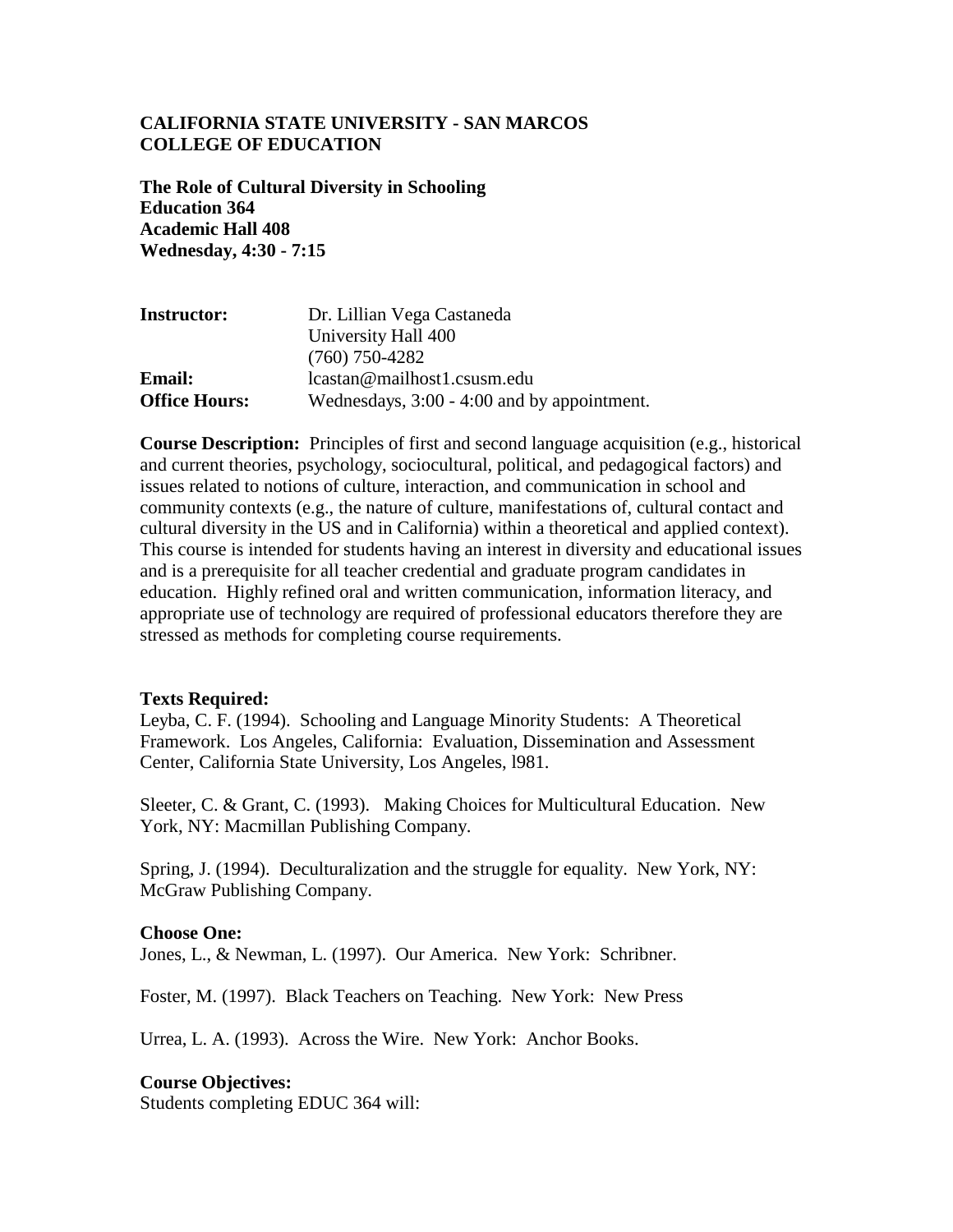- Consider the notions of culture, its use in curricula, and its relevance to multicultural curricula and instruction.
- Understand the historical context and background of bilingual education in the US.
- Detail the relationships between bilingual schooling and multicultural instruction.
- Discuss second language acquisition theory and the role of the primary language
- in second language learning.
- Identify various instructional theories around differing ways to establish a multicultural classroom.
- Describe the connection between culture and communication and its implications for schooling.

# **Course Requirements:**

1. Each student will be expected to **attend class regularly and participate** in class discussions. More than three unexcused absences may result in the student being dropped from the course.

The Governance Community of the College of Education has adopted the following policy as of 12/19/97:

# **Attendance Policy**

**Due to the dynamic and interactive nature of courses in the College of Education, all students are expected to attend all classes and participate actively. At a minimum, students must attend more than 80% of class time, or s/he may not receive a passing grade for the course at the discretion of the instructor. Individual instructors may adopt more stringent attendance requirements. Should the student have extenuating circumstances, s/he should contact the instructor as soon as possible.**

2. Class sessions will sometimes begin with a **quickwrite** reflecting one of the themes presented in class. These writings are done entirely in class (thereby rewarding those who attend regularly) and are based on readings (therby rewarding those who have completed readings assigned) and/or personal experience **(10 points)**.

3. You will be part of an **expert panel presentation**. Expert panel presentations will be evaluated on the criteria listed on the final page of this course outline. Presentations will be evaluated for clarity, comprehensiveness, integration with other learnings from the class (discussions, readings, lectures, simulations, etc.), analysis and insight. Within the panel presentation, you might want to include (1) a description of significance of the issue; (2) the historical context; (3) your position on the issue and your rationale for taking that position; (4) a defense of your position with appropriate references and (5) a conclusion that integrates the significance of the issue and the position you have taken.

Your presentation MUST go beyond the descriptive (who, what, when, where) and must contain depth of analysis and breadth of synthesis (why and how what you describe is significant/important/relevant).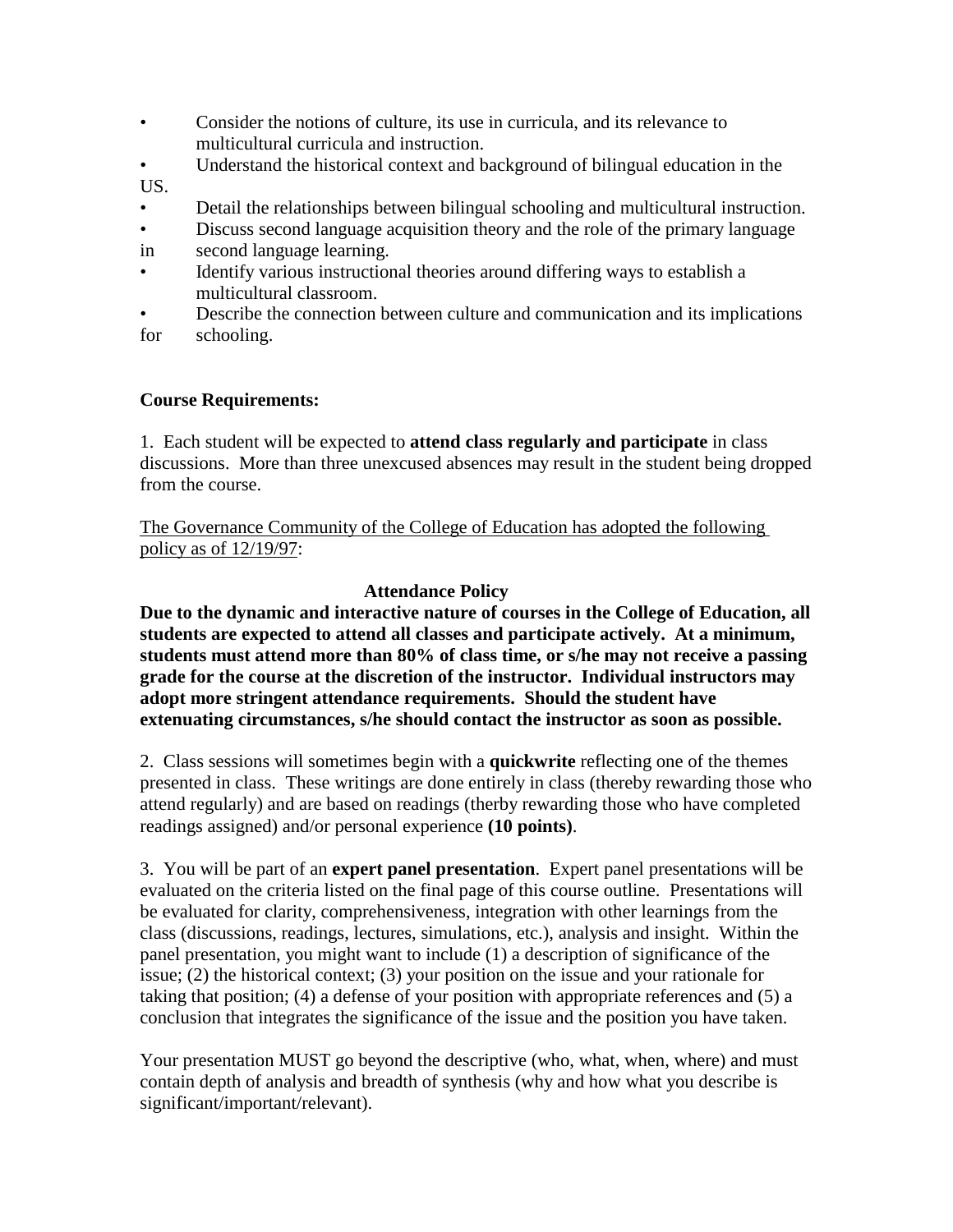Your presentation will total 20 minutes in length (15 minutes presentation/5 minutes questions and discussion). Your presentation will include the use of visual, aural, tactile, teaching aides (as available). You will provide each student and the professors with copies of relevant graphics/visual organizers. In addition to the assessment rubric, presentations will incorporate a peer-review process **(20 points). To be presented in class on either 11/29 or 12/6.**

4. Each student will write a **personal biography**. This narrative will provide a "snapshotî"of yourself right now and how you have come to this place in your life. This three to five page paper might address important personal experiences, educational experiences, and/or social experiences. It might detail important role models in your life, or important messages that youíve gleaned from those both inside and outside of school contexts. It might detail something of your personal ìphilosophyî of life, and of your emerging thoughts/concerns about education. Conclude with a description of yourself right now in your life. These will be shared in class as well as turned in **(15 points). To be turned in and shared in class on 9/27.**

5. Each student will write a **family history**. The intent is to have you understand yourself as a social and cultural person. This paper will focus on the historical roots of your family, both nuclear and extended: economic, social, geographic, ethnic, racial, etc. Share your familyís experiences with diversity. Then, include community groups important to you based on gender, socio-economic status, religion, sexual preference, occupation, etc. Then focus on your cultural group; be sure to include itís values/attitudes, itís experience with racism, pressures to assimilation, pattern of immigration, etc. At the end, be sure to discuss what all this means for you in terms of your perception of diversity and of dealing with kids from diverse backgrounds in schools. For this assignment you can either write a paper or find some other creative way to express this knowledge (video, poster, etc.). These will be shared in class as well as to be turned in **(25 points possible). To be turned in and shared in class on 10/25.**

6. Share perspectives of a **book reviewed**. Read one of the following three books: Our America, Black Teachers on Teaching, or Across the Wire. In a group discussion with others who read the same book, address the following (25 points):

How do we know what we know (the question of evidence)? What causes what (the question of patterns/connections)? Whoís point of view was taken (the question of multiple perspectives)? How might things have been different (the question of supposition)? Who cares (the question of why it matters)? **(20 points possible). To be presented in class on 11/15.**

7. **Outcome Assessment**. This is your opportunity to examine your own learning (25 points). You will select the most important learning or closely related sets of learnings you have acquired during the course. You will write in detail: (1) what you learned, (2) how you knew you were learning something of significance (assessing your own learning), (3) how this will shape your attitudes and demonstrated behaviors as a teacher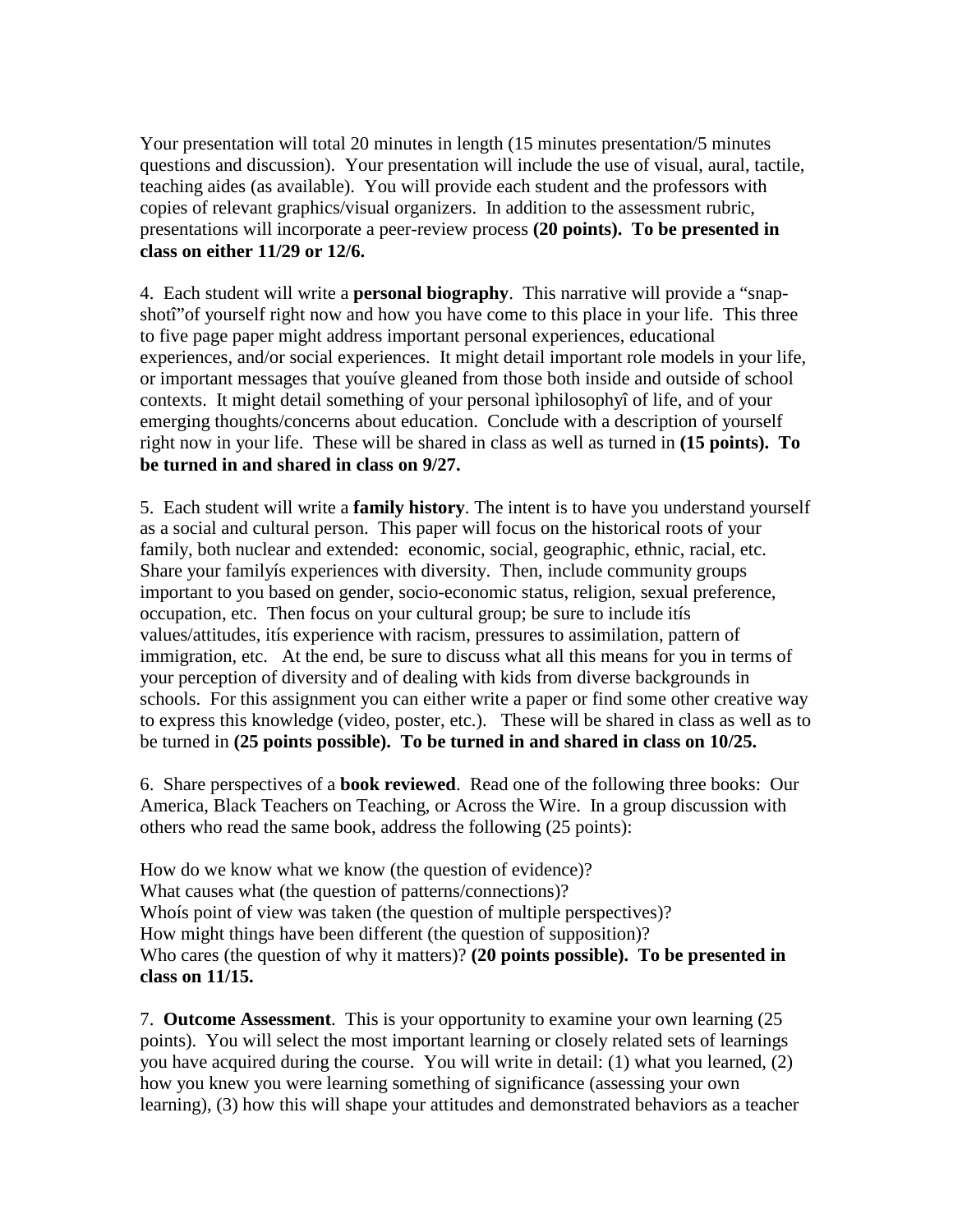or in future intercultural interaction, and (4) how you will be able to demonstrate overall cultural competence.

The paper will be graded on your ability to synthesize data around the topic you select, your depth of reflective analysis, your ability to articulate the cognitive, behavioral and affective domains of your learning, and the relationship of this topic to your future growth and professional practice. **(15 points possible). To be turned in and shared in class on 12/13.**

*NOTE: For all papers turned in, please make a copy for yourself since you will not get these papers back. We will, however, be sure to provide you feedback about your work.* 

### **Grading Criteria:**

Papers will be evaluated using the following criteria:

Clarity and Completeness Accuracy for the assignment as given Insightful/Reflective/Analytical Connectedness to class readings, discussions, lectures, experiences Overall Impression

Panel presentations will be evaluated using the following criteria:

Panel topic and viewpoint clearly defined All members play a significant role Main ideas were conveyed to persuade audience of the topic statement Presentation was creative Presentation involved the audience Overall impression

## **Grading Scale:**

 $A = 100-93$  points  $B = 92-80$  points  $C = 79-70$  points *Below 70 points is an F*

### **Late Policy:**

The grade for an assignment with drop 10 percentage points for every class period that it is late. After 3 class periods, it will not be accepted.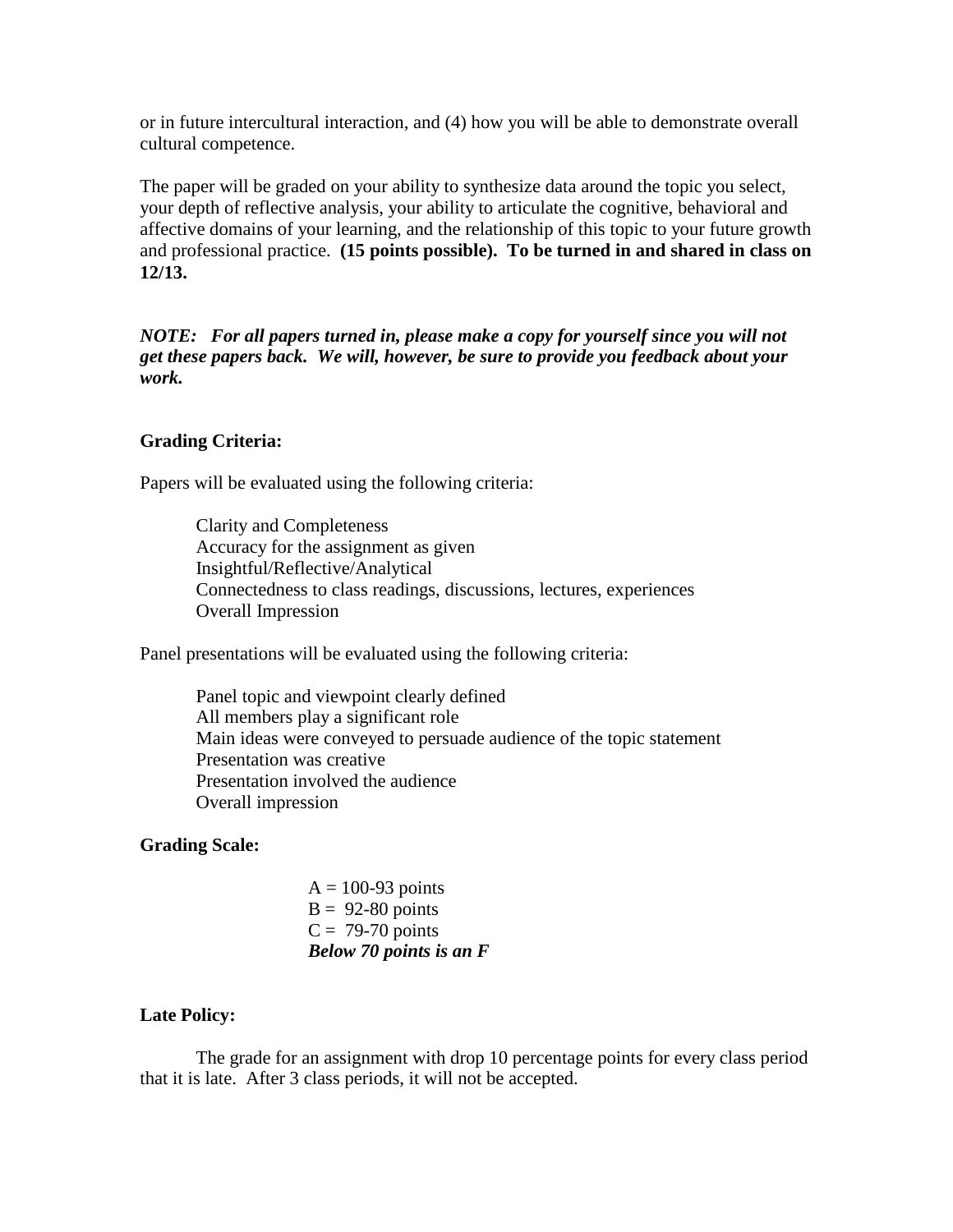# **Tentative Schedule**

| <b>TOPICS AND ASSIGNMENTS</b>                                |
|--------------------------------------------------------------|
| Introductions                                                |
| Course overview                                              |
| Demographics                                                 |
| Community building activity                                  |
| Definitions of culture                                       |
| Manifestations of culture                                    |
| Assign jigsaw, Increasing                                    |
| Assign panel groups/topics                                   |
| Community building activity                                  |
| Read: Making Choices, ch. 1                                  |
| Deculturalization, ch. 1                                     |
| Cultural contact                                             |
| BaFa-BaFa                                                    |
| Read: Increasing, ch. 1 & assigned                           |
| Racism, prejudice, discrimination                            |
| <b>Struggle for Equality</b>                                 |
| Video: Shadow of hate on the Americas                        |
| Discuss family history assignment                            |
| Read: Deculturalization, ch. 2-5                             |
| Introduction to linguistic diversity                         |
| History of bilingual education                               |
| Community building activity                                  |
| Read:                                                        |
| Personal History Due: To be shared in-class (small<br>group) |
|                                                              |
| Legal foundations of bilingual education                     |
| Video: Lemon Grove                                           |
| <b>Preview Cummins article</b>                               |
| Primary language instruction                                 |
| Cummins article                                              |
| Read: Schooling (Cummins), ch. 1                             |
| Introduce second language acquisition                        |
| Preview Krashen's article                                    |
| Second language acquisition                                  |
|                                                              |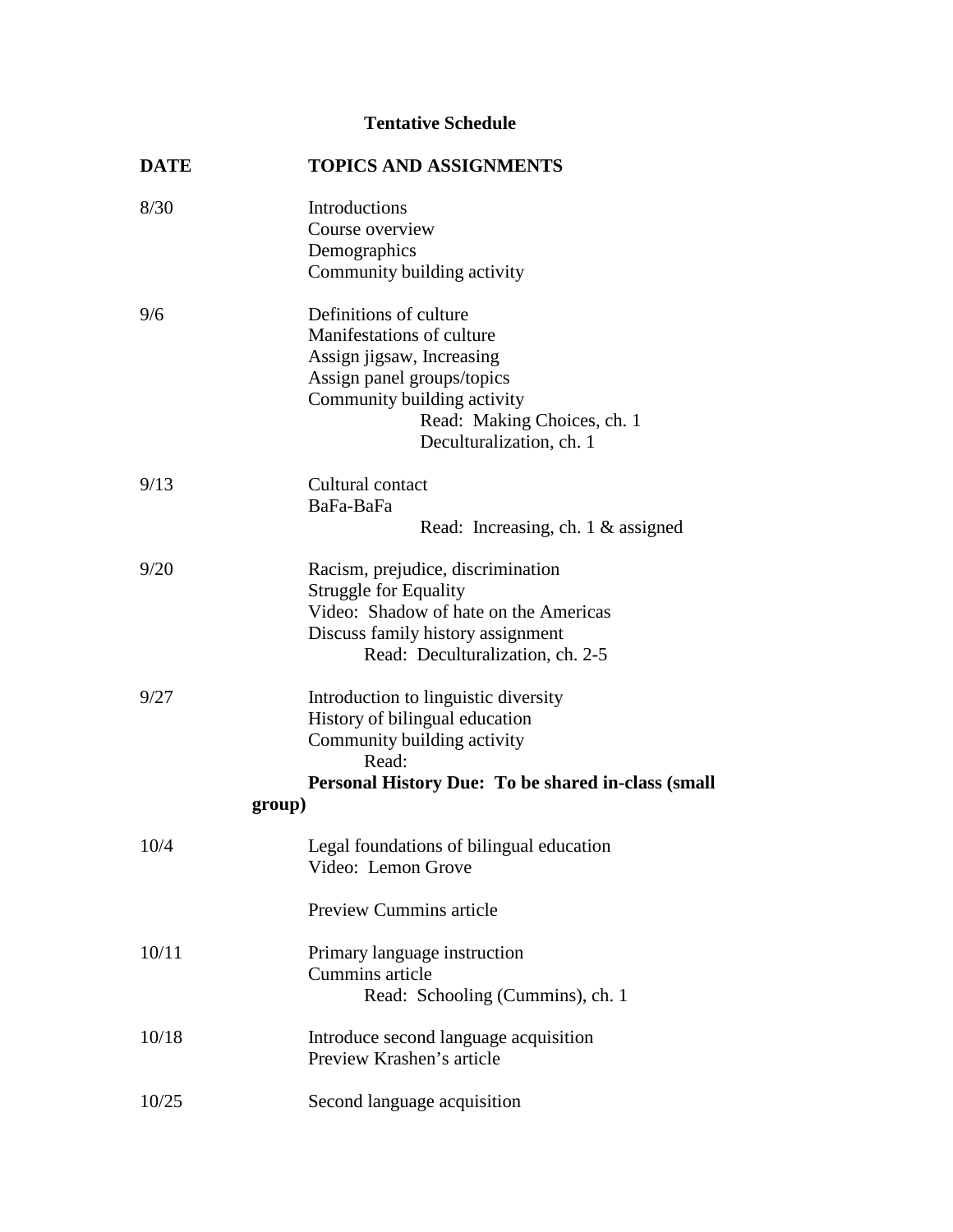|       | Sociocultural factors affecting 2nd language acquisition<br>Video: American Tongues                                                                                                                            |
|-------|----------------------------------------------------------------------------------------------------------------------------------------------------------------------------------------------------------------|
|       | Read: Schooling (Krashen), ch. 2<br><b>Share family histories</b><br><b>Assignment Due: Family History</b>                                                                                                     |
| 11/1  | Language structure and use<br>Language and culture connection                                                                                                                                                  |
| 11/8  | Introduction to multicultural education<br>Read: Making Choices, ch. 2-4                                                                                                                                       |
| 11/15 | <b>Assignment Due: Book Review - To be presented</b><br>in class.                                                                                                                                              |
| 11/22 | <b>Multicultural Education</b><br>Multicultural education and social justice<br>Culturally responsive teaching<br><b>Review Deculturalization</b><br>Read: Deculturalization, ch. 6<br>Making Choices, ch. 5-7 |
| 11/29 | Panel presentations on issues of diversity<br><b>Assignment Due: Panel Presentations</b>                                                                                                                       |
| 12/6  | <b>Assignment Due: Panel Presentations</b>                                                                                                                                                                     |
| 12/13 | (Final Meeting)<br>Debrief<br>Evaluation<br><b>Assignment Due: Outcome Assessment</b>                                                                                                                          |